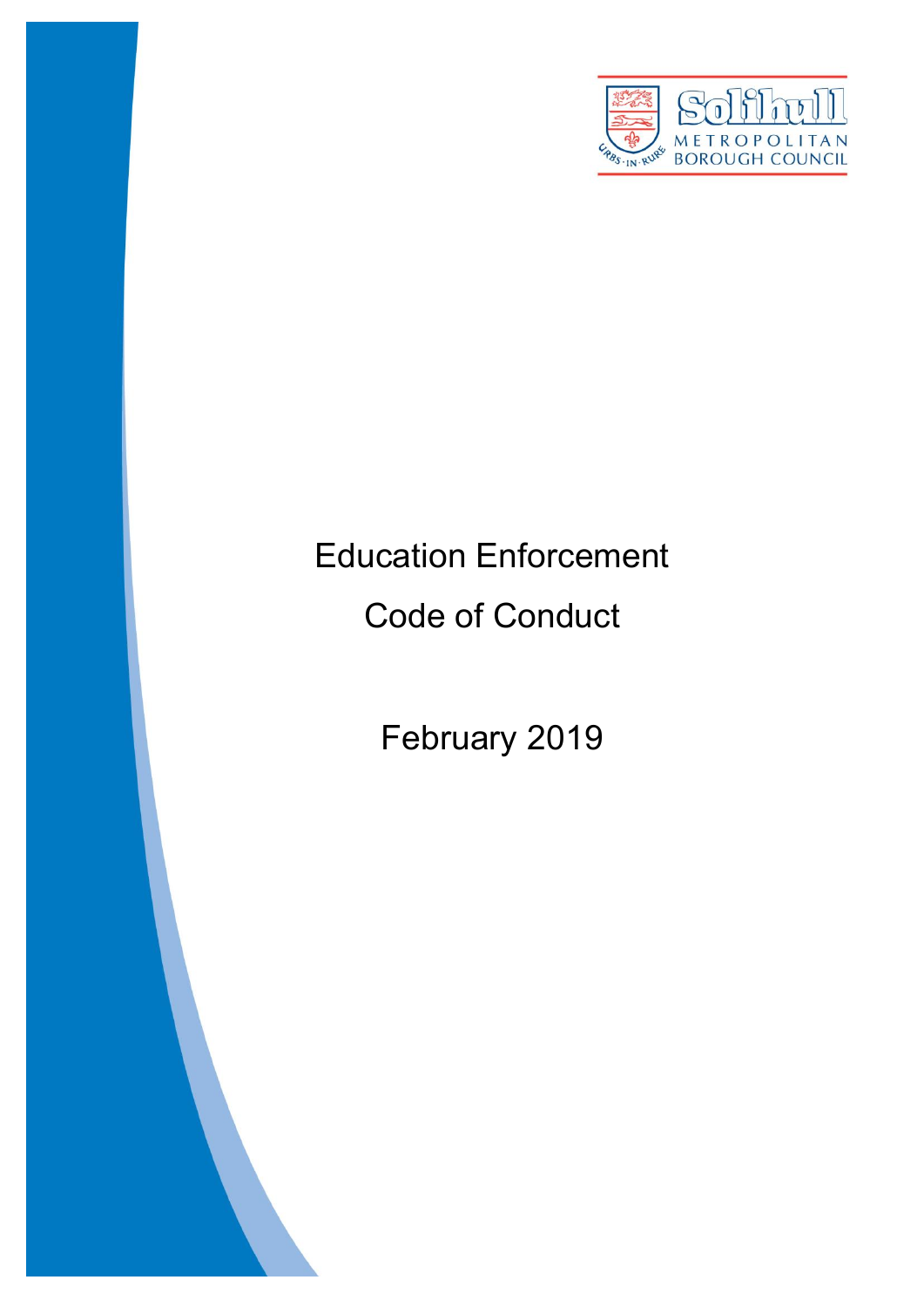## **Contents**

| 4. |                                                          |
|----|----------------------------------------------------------|
|    | 4.1 - Rationale                                          |
|    | 4.2 – Guidance and legislation                           |
|    | 4.3 – Definition of a parent                             |
|    | 4.4 – Circumstances where a penalty notice may be issued |
|    | 4.5 – Procedure for the issue of penalty notices         |
|    | 4.6 – Procedure for withdrawing penalty notices          |
|    | 4.7 – Payment of penalty notices                         |
|    |                                                          |

**5. Contact us** ......................................................................................... 19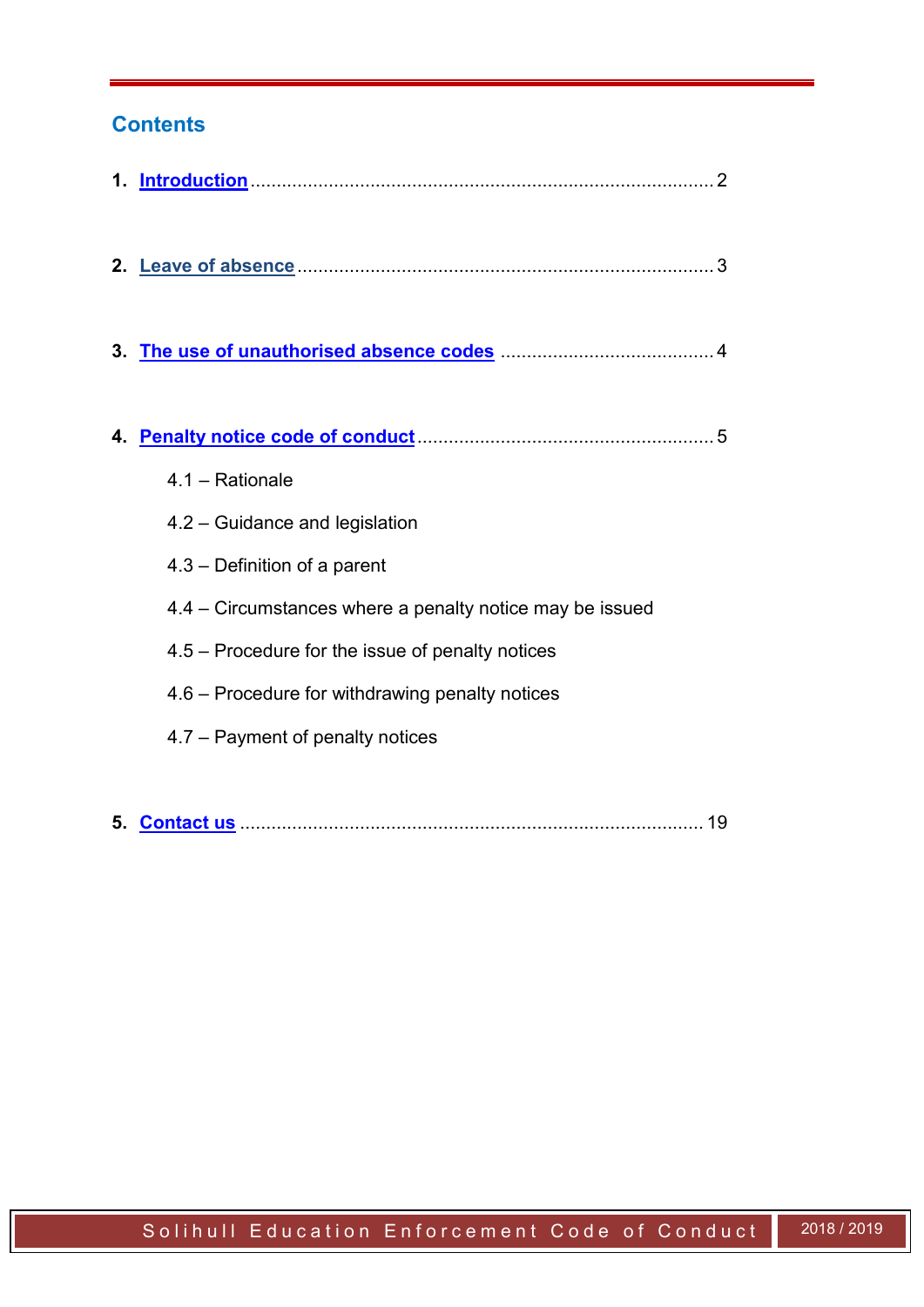## <span id="page-2-0"></span>**1. Introduction**

This code of conduct sets out the procedures and terms under which Penalty Notices for unauthorised absence are issued by Solihull Education Enforcement Team. It applies to statutory school age children and to all maintained schools, academies and alternative provision within Solihull. It reflects the current legislative framework for penalty notices issued for unauthorised absences including guidance on Leave of Absence.

## **2. Leave of absence**

*The Education (Pupil Registration) (England) (Amendment) Regulations 2013* have amended Regulation 7 of the 2006 Regulations to prohibit the proprietor of a maintained school granting leave of absence to a pupil except where an application has been made in advance and the proprietor considers that there are exceptional circumstances relating to the application.

## **Procedure for requesting a planned absence**

- All leave of absence requests will be considered by the head teacher and are expected to be unauthorised unless the circumstances are exceptional. A parent/carer should complete an absence request form and submit this to the school in line with schools on Absence policy. School will respond to the request in line with the schools own Absence Policy. If school is aware of any language difficulties that may preclude a request form being completed, appropriate support will be offered to the parent/carer.
- DFE guidelines make clear that leave of absence during term time should be regarded as exceptional. This was re enforced by the Isle of Wight Supreme Court Judgement dated April 2017 which confirmed that children are expected to attend school every day that it is open to them unless the reason for their absence is exceptional and unavoidable (e.g. illness). The Head teacher can decide to authorise an absence based on the evidence provided to them where they consider that the absence is unavoidable.
- If a parent/carer considers that they require their child to have a leave of absence for exceptional circumstances they should complete the absence request form which can be obtained from the school office . There is a requirement that parents/carers provide evidence of the exceptional circumstances and may be required to meet with the head teacher.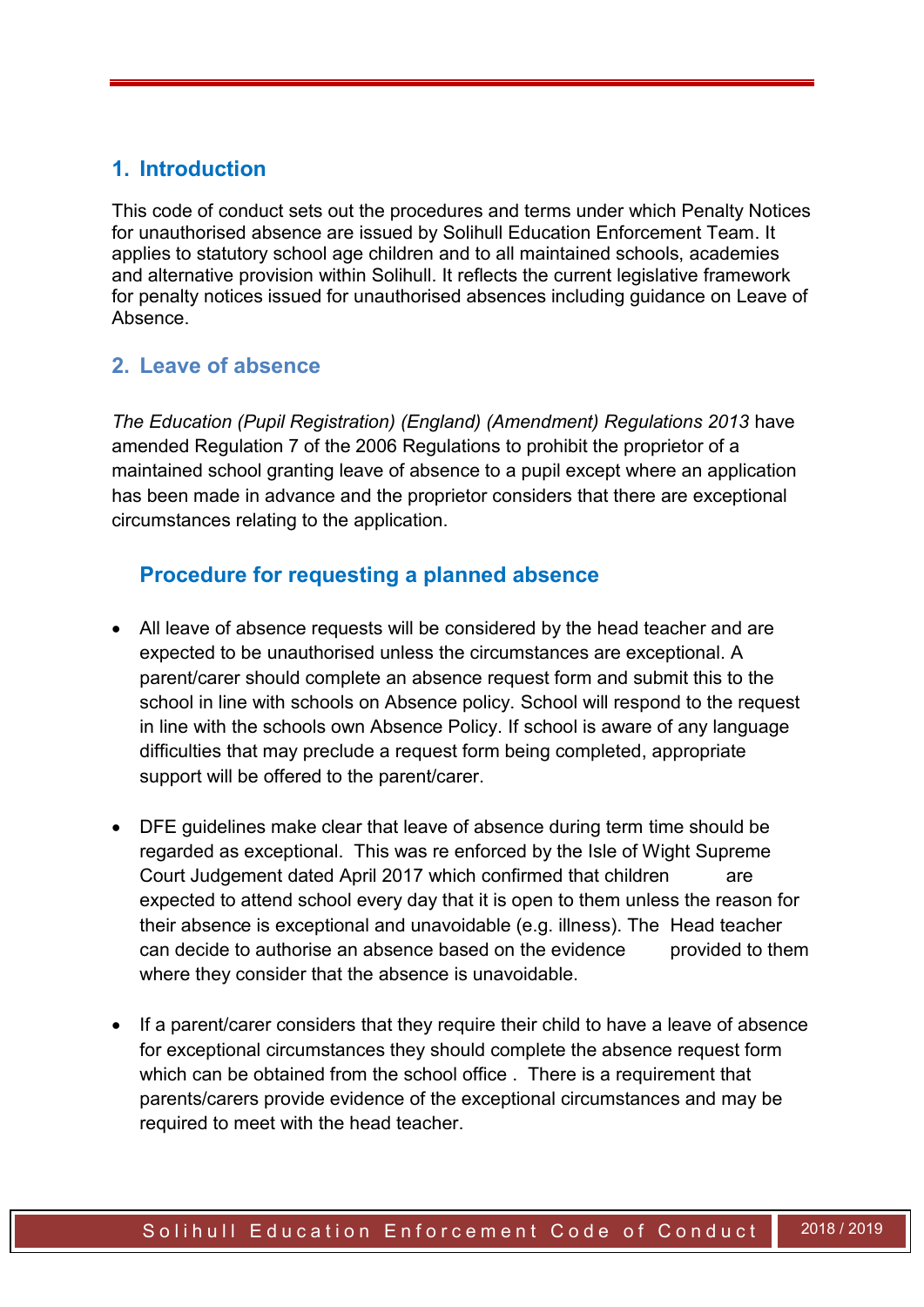- If the head teacher deems that the reasons for the request are exceptional and authorises the absence, a letter confirming that the request has been authorised will be sent to the parent/carer.
- If the head teacher deems that the reasons are not exceptional, the leave of absence will not be authorised. A letter informing the parents of this decision for each child and warning of the legal implications of the absence will be sent to each parent. The letter provided in this guidance must be used.
- If once notified in writing of the decision to not authorise the leave of absence and the absence is taken, it will be marked as an unauthorised absence on the pupils register. If the trigger of 10 unauthorised absences (sessions) is met then the absences should be referred immediately to the Education Enforcement Team for consideration and could result in the issue of a fixed penalty notice.

The Education (Pupil Registration) Regulations 1995 states that where a pupil has been granted extended leave of absence and subsequently fails to return to school within 10 school days of the expiry of the agreed period of absence and the failure is not due to sickness or any other unavoidable cause, his / her name may, following consultation with the local authority, be deleted from the admissions register.

## <span id="page-3-0"></span>**3. The use of unauthorised absence codes**

*'Both staff and pupils should see the taking of registers as an integral and key part of the school day, as indeed was intended in law. Particular attention should be paid to accurate registration and to the preservation and security of registers. In this connection, headteachers need to bear in mind that registers may be used as evidence in cases where parents are being prosecuted for school attendance offences and that inappropriate authorisation of absences may compromise subsequent court proceedings.'* 

*The Education (Pupil Registration) Regulations* 1995 (SI 2089)

In short, the register should be an accurate reflection of a pupil's attendance. The decision on whether or not to authorise a particular absence rests with the head teacher.

The following unauthorised mandatory absence codes should be used where the head teacher deems an absence to be unauthorised.

> **N** This is the default mark given to absences for which no explanation has been received or no decision taken as to what mark accurately reflects the absence. This mark may not be used in any legal context.

If no reason is provided after a reasonable period of time it should be replaced with code **O**.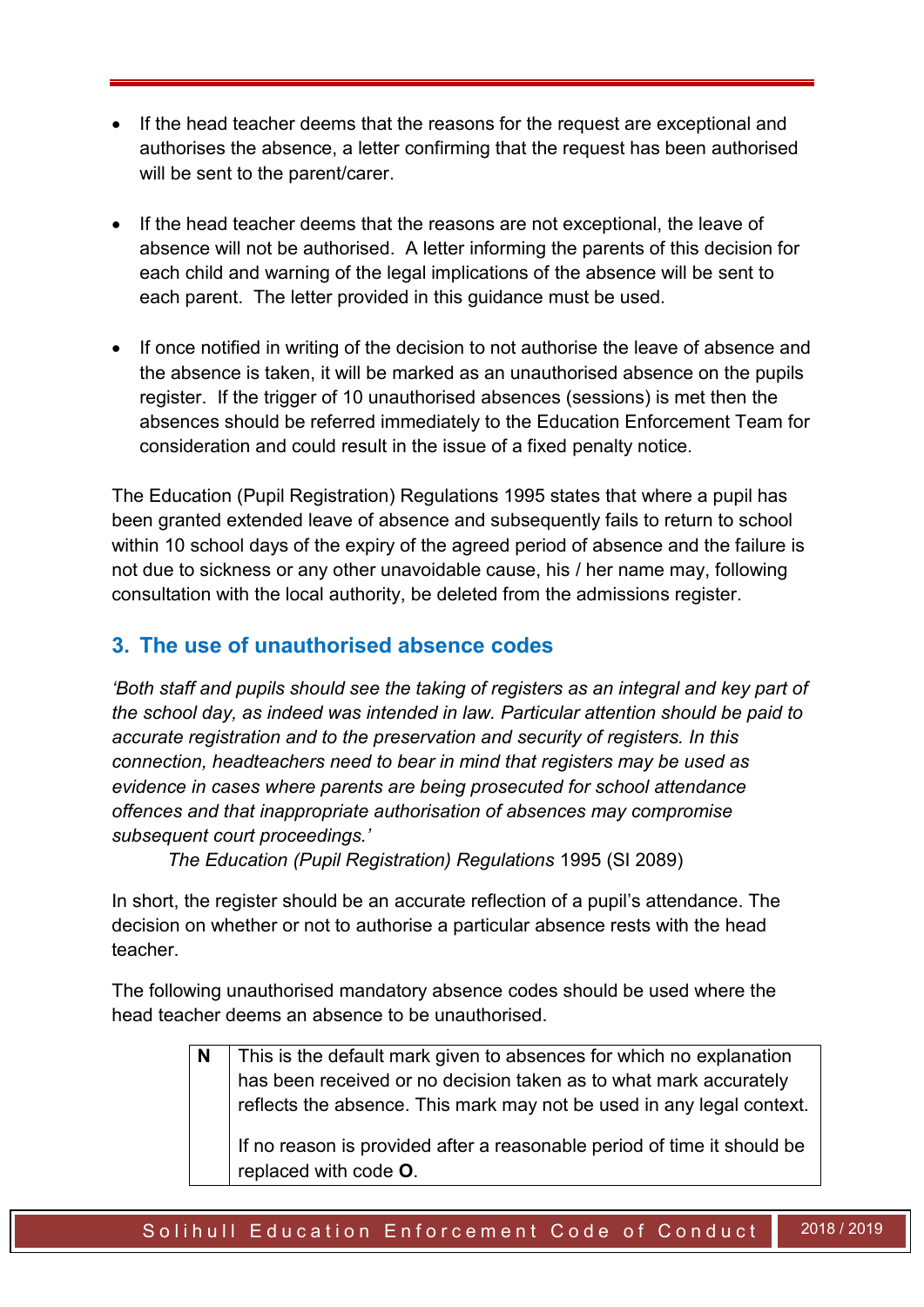|   | N should not be left showing on a pupil's attendance record<br>indefinitely.                                                                                                            |
|---|-----------------------------------------------------------------------------------------------------------------------------------------------------------------------------------------|
| O | Unauthorised absence (e.g. shopping, birthday 'treat', couldn't get up<br>$etc.$ )                                                                                                      |
| G | Family Holiday (not agreed)                                                                                                                                                             |
| O | Unauthorised absence – absence from school without authorisation                                                                                                                        |
|   | This represents a missing mark, it is therefore impossible to know<br>whether or not a particular pupil was present or absent. This counts<br>statistically as an unauthorised absence. |

If a case is to be moved into the legal arena (including penalty notices) by the local authority this will require evidence of unauthorised absences. In cases that go to court, the register is in effect a statement by the head teacher and if the register is questioned in court the head teacher will have to answer any questions that may be raised.

In cases where a pupil's poor attendance is due to reported vague or minor illness schools should consider writing to the parent/carer suggesting that future absences will be marked unauthorised (**O**) unless the absence is confirmed by some form of medical evidence (i.e. doctor's note; appointment card; copy of prescription etc).

## <span id="page-4-0"></span>**4. Penalty notice code of conduct**

#### **SOLIHULL MBC CHILDREN'S SERVICES AND SKILLS**

#### **EDUCATION ENFORCEMENT**

#### **Penalty Notice Code of Conduct**

Code of Conduct under the Provision of The Education (Penalty Notices) Regulation 2004 and Subsection (1) Section 23 Anti-Social Behaviour Act 2003; Statutory Instruments 2004, 181; 2005, 2029.

#### **4.1 Rationale**

Regular and punctual attendance of pupils at schools is, under section 7 of the Education Act 1996, a legal requirement, parents being responsible for ensuring that any child of compulsory school age receives efficient full-time education that is suitable to the child's age, ability and aptitude and to any special educational needs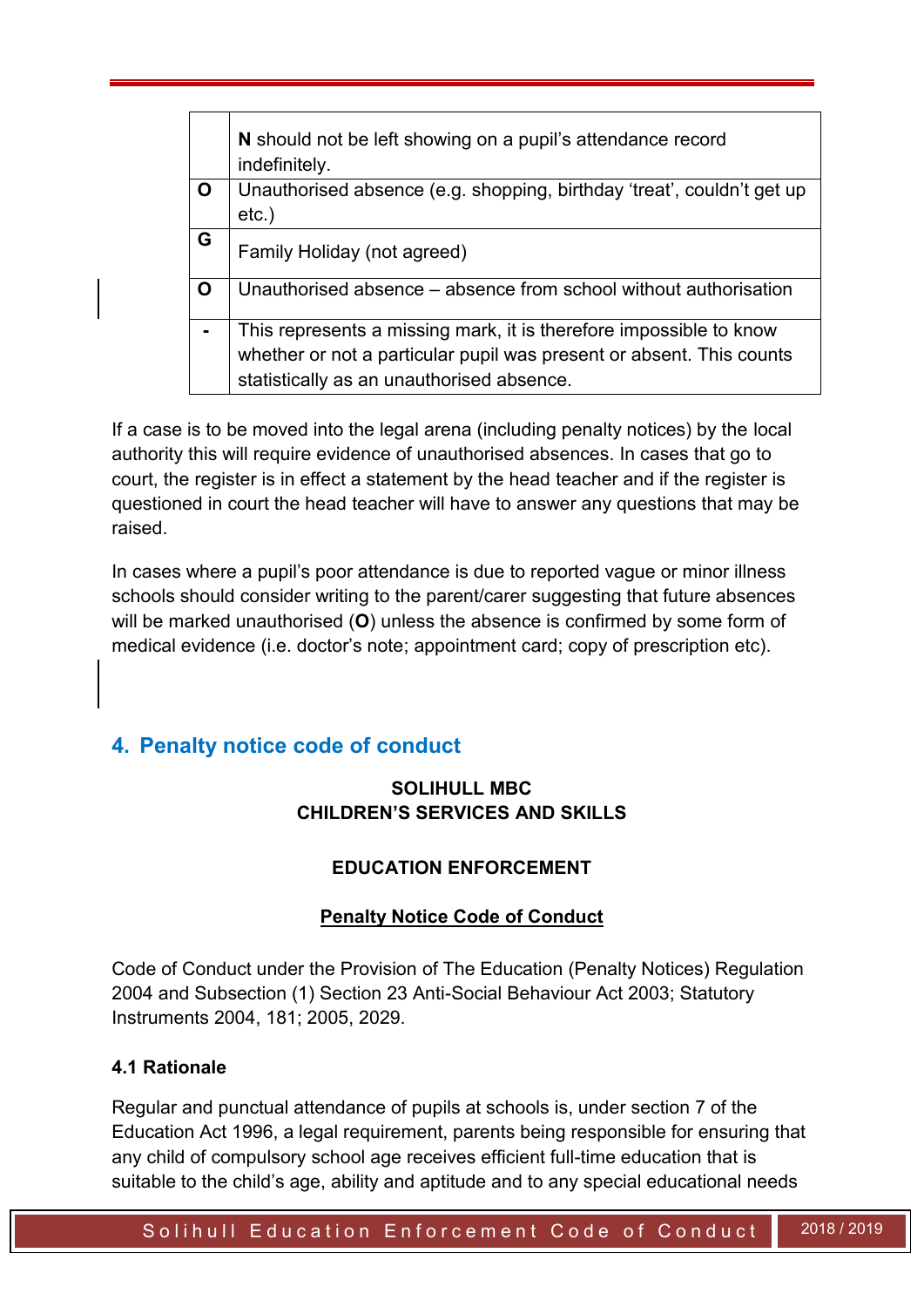the child may have. Compulsory school age is defined as: commencing at the start of term commencing on or after a child's fifth birthday and concluding on the last Friday in June of the school year in which the pupil becomes 16. It is also essential for pupils to attend school regularly in order to maximise the opportunities available to them.

The Education (Pupil Registration) (England) (Amendment) Regulations 2013 have amended Regulation 7 of the 2006 Regulations to prohibit the proprietor of a maintained school granting leave of absence to a pupil except where an application has been made in advance and the proprietor considers that there are exceptional circumstances relating to the application.

Commencing on  $27<sup>th</sup>$  February 2004, under the provisions of subsection (1) of section 23 of the Anti-social Behaviour Act 2003, it will now be possible that in certain cases of unauthorised absence a truancy penalty notice may be issued to the parent(s)/carer(s) responsible. Under these provisions the penalty is £60 if paid within 21 days of receipt of the notice, rising to £120 if paid after 21 days but within 28 days of receipt. Non-payment will result in prosecution for non-school attendance under Section 444(1) Education Act 1996.

Solihull MBC will ensure the smooth administration of the necessary process and in order to fully comply with legislation on Human Rights will also ensure the consistent, fair and transparent application of fixed penalty notices throughout Solihull. This Code of Conduct will govern the issuing of penalty notices across the borough.

#### **4.2 Guidance and legislation**

Persons authorised to operate this code must have regard to the following legislation and guidance:

- The Race Relations (Amendment) Act 2000
- The Race Relations (Statutory Duties) Order 2001
- Disability Discrimination Act 1995
- Data Protection Act 1998
- Children Act 1989
- Crime and Disorder Act 1998
- Human Rights Act 1998
- Special Needs Code of Practice 2015
- Education Act 1996
- Anti-social Behaviour Act 2003
- The Education (Pupil Registration) (England) (Amendment) Regulations 2013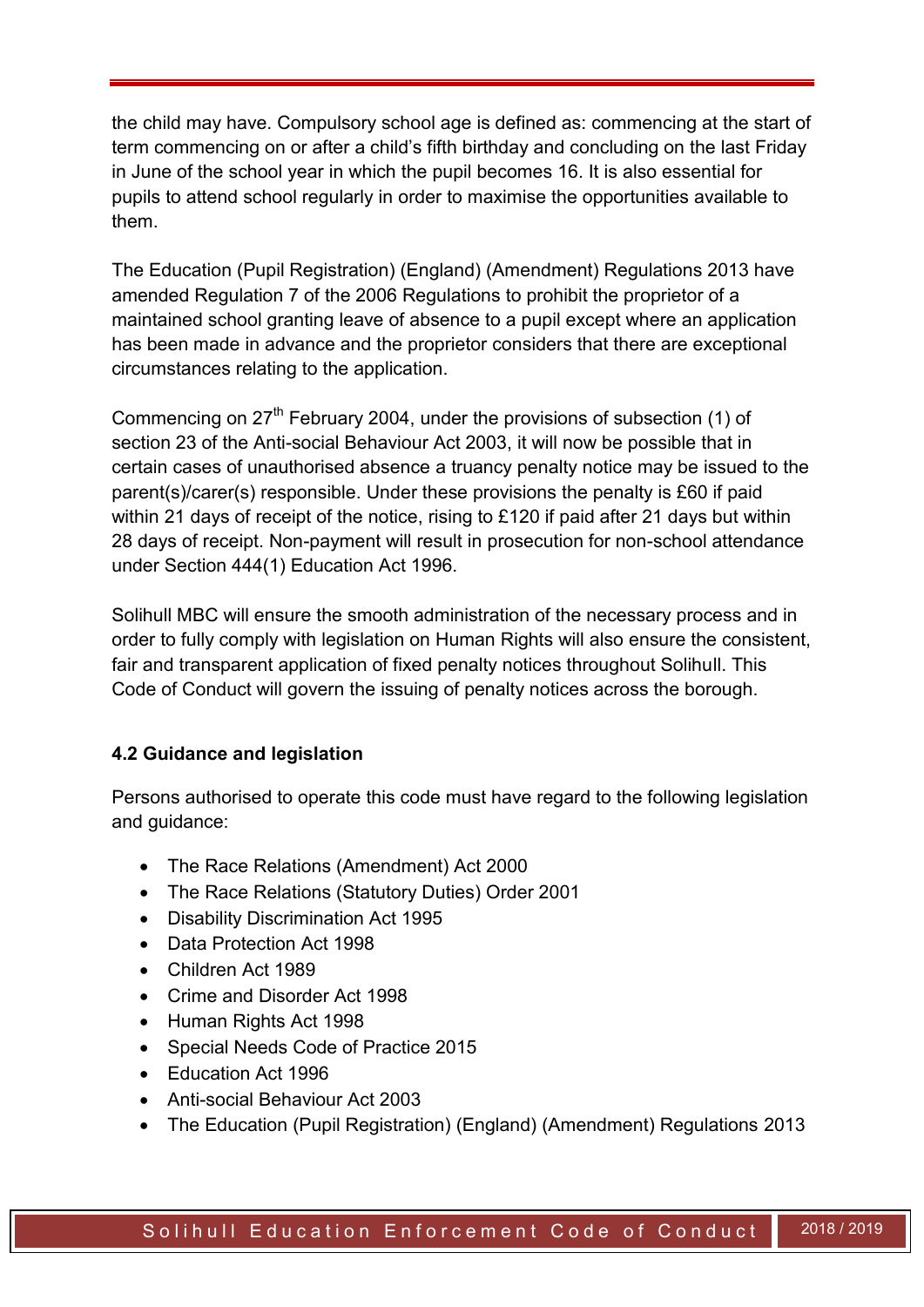#### **4.3 Section 576 Education Act 1996: Definition of a Parent**

The education-related provisions of the Anti-social Behaviour Act 2003 apply to all parents who fall within the definition set out in this section of the Education Act 1996. This defines 'parent' as:

- All natural parents, whether they are married or not.
- Any person who, although they are not a natural parent, has parental responsibility (as defined in the Children Act 1989) for a child or young person.
- Any person who, although not a natural parent, has care of a child or young person – having care of a child or young person means that a person with whom the child lives and who looks after the child, irrespective of what their relationship is with the child is considered to be a parent in education law.

Throughout this document, references to 'parent' means each and every parent coming within the definition, whether acting jointly or separately, and should not be taken to mean that provisions only apply to 'parent' in the singular.

#### **4.4 Circumstances where a penalty notice may be issued**

The issuing of penalty notices is considered appropriate in the following circumstances where the minimum trigger criteria have been met. Subject to these threshold criteria being met the local authority may consider issuing a penalty notice in the following circumstances.

• In cases of absence from school, or a place of alternative educational provision, when the pupil has been taken on a 'leave of absence' in term time and the absence has not been authorised by the school (education provider) and the school have followed the local authority policy.

In such cases each parent will receive a separate penalty notice for each child taken out of school.

Should a parent fail or refuse to pay a penalty notice then the evidence provided by the school registration certificate (or that of alternative education provider) will be the primary information laid before the court.

• In the early stages of concerns about a pupils unauthorised absence with a pupil and parent/carer where the Education Enforcement Officer may be of the opinion that the issuing of a penalty notice is appropriate e.g. where a parent/carer continually fails to provide an explanation for a pupil's absence.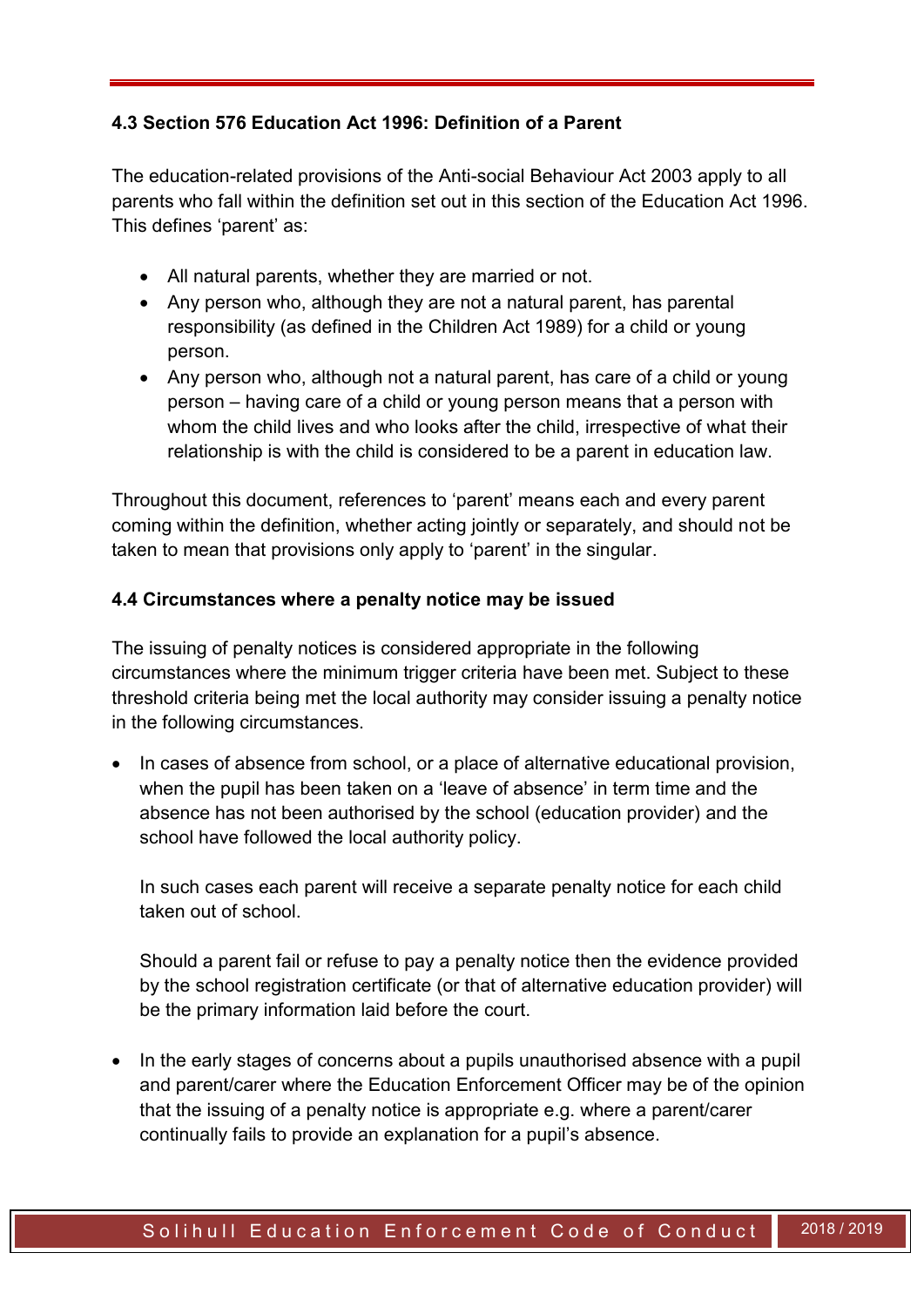The Education Enforcement Team will assess any referrals or requests for the issuing of a penalty notice received from schools, police or other local authorities. Where levels of unauthorised absence have reached the appropriate thresholds the issue of a penalty notice may be considered as an alternative to pursuing other forms of intervention.

#### **4.5 Procedure for the issue of penalty notices**

- The issue of penalty notices will be administered by Solihull MBC in order to fully comply with legislation on Human Rights will also ensure the consistent, fair and transparent application of fixed penalty notices throughout Solihull and to ensure that provisions of this code do not have a negative impact on the range of forms of statutory intervention pursued by Solihull MBC. Therefore, no penalty notices will be issued without the issue of relevant warning notices and the pursuance of relevant assessment of the case.
- Where a request for leave of absence has been made and the school have sent written notification to parents that the absence will be unauthorised a penalty notice will be issued where the trigger of 10 sessions of unauthorised absence is met.
- In all other cases of unauthorised absence accrued over time and following a referral from school a warning letter will be issued by the Education Enforcement Team prior to a penalty notice. The trigger for a warning letter will be at least 10 sessions of unauthorised absence.

A penalty notice may be issued, following a referral form school, subsequent to a warning letter, if there are a further five sessions or more unauthorised absences.

- The Education Enforcement Team will issue penalty notices by first class post as there may be considerable health and safety implications involved in the operation of a hand / face-to-face delivery mechanism.
- The responsibility of the issue of fixed penalty notices will be retained by the local authority and held within the Education Enforcement Team. The Education Enforcement Team, in conjunction with the current council revenue collection mechanisms, will ensure that the issue of penalty notices is closely monitored with the relevant financial penalty being imposed and collected.
- In the case where the penalty has not been paid within 28 days of issue, the Education Enforcement Team will instigate statutory action under section 444 (1) of the Education Act 1996.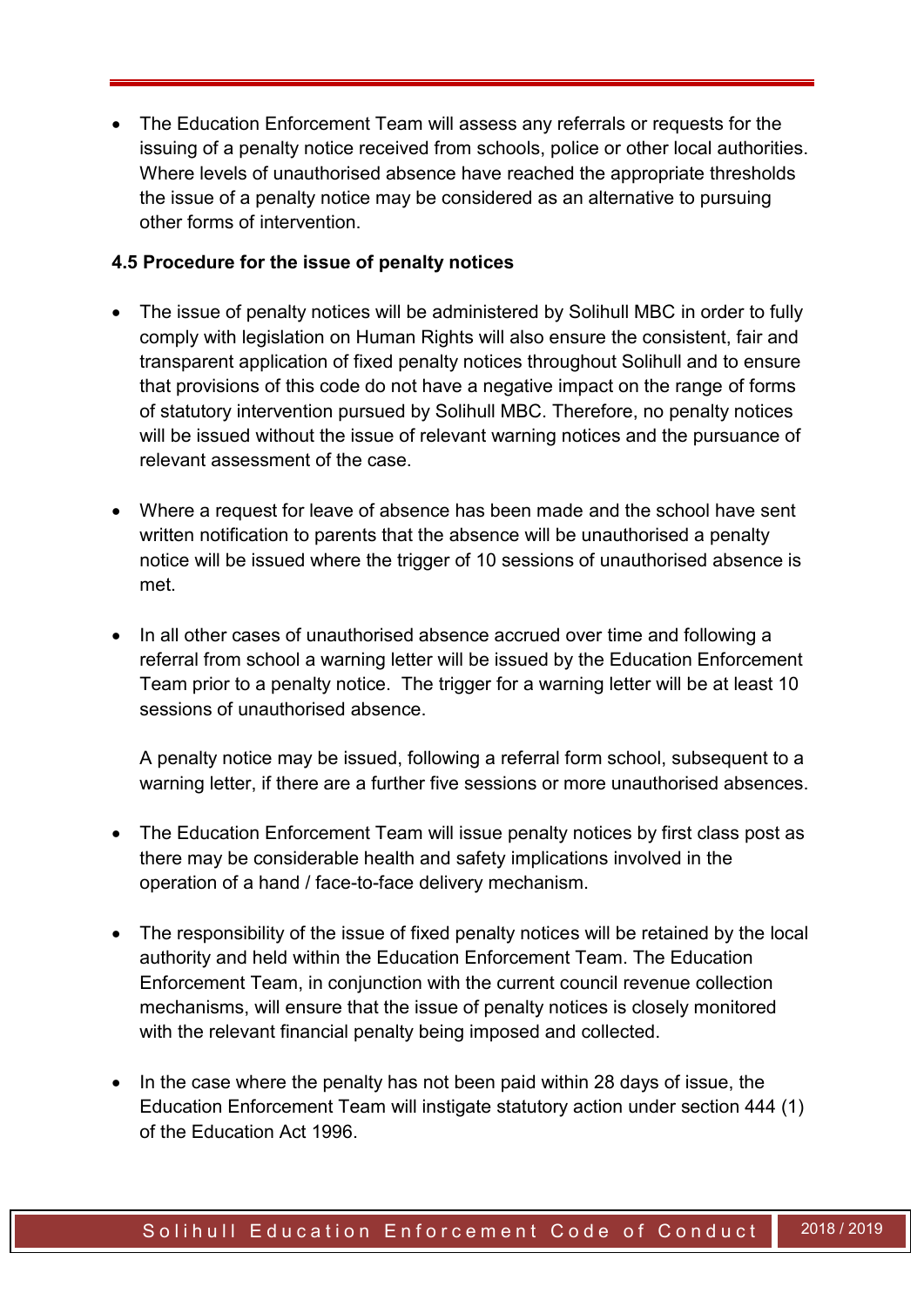- No one parent will receive more than two separate penalty notices resulting from the unauthorised absence of an individual child in any twelve month period. Penalty notices will be issued to each parent of the child exhibiting the relevant patterns of unauthorised absence and where appropriate, in respect of more than one child. Should further unauthorised absences be accrued the local authority will consider legal action under S441a of the Education Act.
- The Education Enforcement Team will receive referrals with regard to cases where the issue of penalty notices may be considered appropriate from schools in Solihull; pupil referral units and other providers of alternative educational provision; the police; other agencies and neighbouring authorities as appropriate.

#### **4.6 Procedures for withdrawing penalty notices**

A penalty notice may be withdrawn by the local authority in any case in which the local authority determines that:

- a) It should not have been issued
- b) It should not have been issued to the person named as the recipient.
- c) contains material errors

Where a penalty notice has been withdrawn in accordance with the above, a notice of the withdrawal shall be given to the recipient and any amount paid by way of penalty in pursuance of that notice shall be repaid to the person who paid it.

No proceedings shall be continued or instituted against the recipient for the offence in connection with which the withdrawn notice was issued or for an offence under Section 444(1/1A) of the Education Act 1996 arising out of the same circumstances.

#### **4.7 Payment of penalty notices**

- The truancy penalty notice includes details of how to pay
- The local authority will produce an auditor's statement as part of the usual audit procedure showing that income received from fines does not exceed enforcement as defined. The surplus, if any, must be surrendered to the consolidated fund.